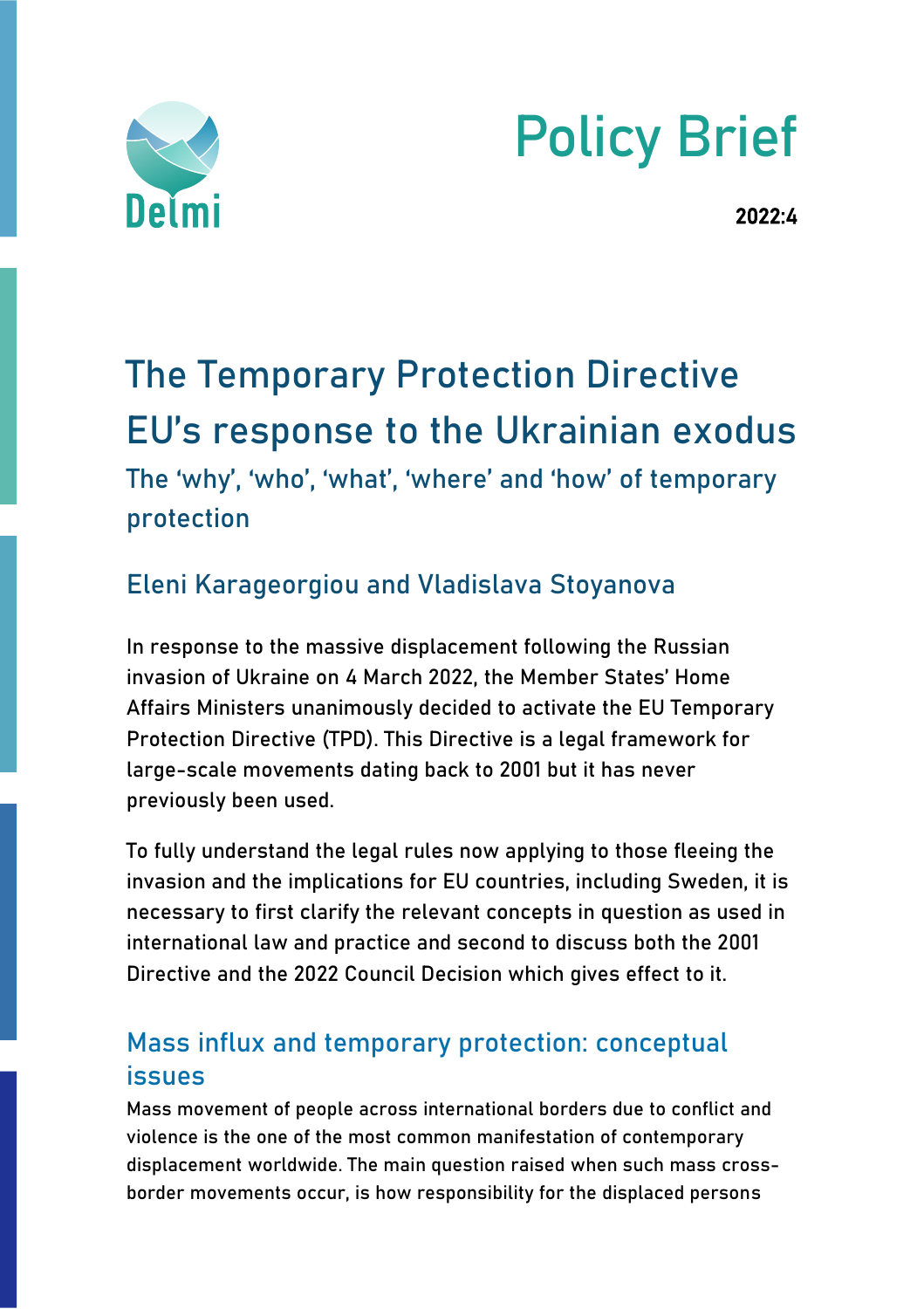should be distributed among countries; do countries bordering the countries in distress have an obligation to admit displaced persons on their territories? If yes, for how long and what rights should the displaced persons be entitled to? A related question is whether other countries -not in proximity to the country in distress- are under any obligation to relieve the pressure from the countries of first reception by, for instance, accepting displaced persons from these countries on their territories?

Although the 1951 Refugee Convention, the principal UN instrument for the protection of refugees, was adopted at a time when Europe was ravaged by mass refugee displacement, its drafters have not sought to provide adequate responses as to how such mass movements should be addressed. In particular, the Refugee Convention is silent on the question of how national procedures should be organised to respond to immediate protection needs in the context of a massive and sudden influx situation and of how solidarity and responsibility-sharing between countries should materialise.

In accordance with the UNHCR Executive Committee (ExCom Conclusion No 100 (LV) 2004), the essential characteristics of 'a mass influx situation' include:

- considerable numbers of people arriving at an international border
- a rapid rate of arrival
- inadequate absorption capacity in host states, in particular the inability of individual asylum procedures to deal with large numbers of claims.

Equally, the concept of 'temporary refuge' or 'temporary protection' which constitutes an integral part of the discussion on mass influx situations lacks a well-established definition under international refugee law. The concept serves as a bridge between immediate protection from *refoulement* - the forcible return of individuals to a country where they are liable to be subjected to persecution - and longer-term solutions. It has been mainly used as an *umbrella* term to denote a comprehensive framework of timelimited protection for a large group of people following a mass influx situation. This protection encompasses both admission to a host state and a minimum set of rights for the people concerned. Most importantly, the provision of temporary protection does not absolve the country of refuge, as well as other states, from the obligation to find a satisfactory long-term solution for those affected in a spirit of solidarity.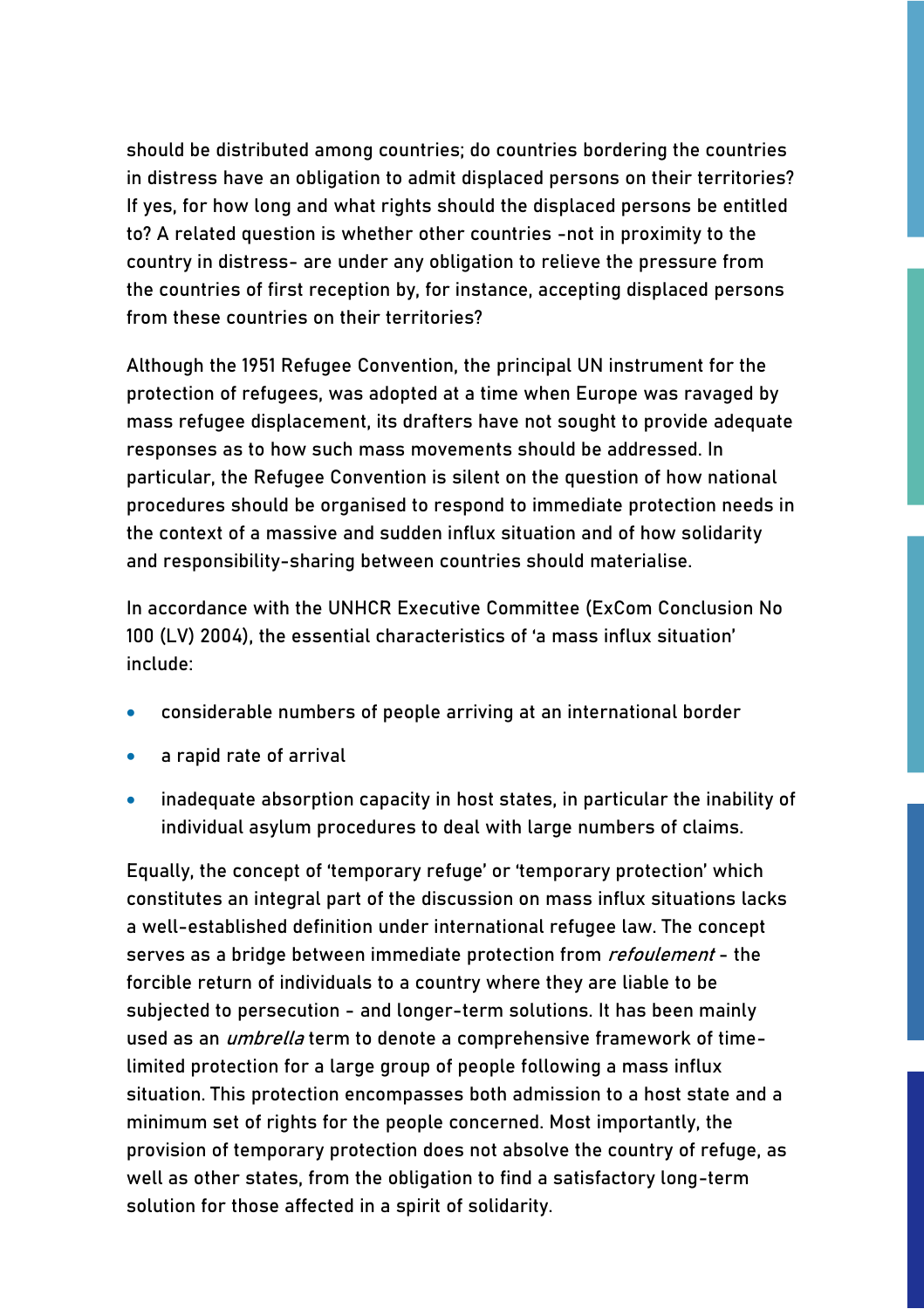#### A simpler solution

Temporary protection enables states to apply a much simpler process for identifying those in need of protection. Countries avoid lengthy individualised asylum procedures and instead implement a 'group' determination of the need for protection. This significantly speeds up the assessment of protection needs. The conditions under which this is possible are exemplified in the following section.

## The EU temporary protection regime

The negotiations between EU states for regulating both admission to temporary protection and solidarity with regards to such protection, culminated in the adoption of the 2001/55/EC Temporary Protection Directive (TPD). The Directive establishes minimum standards for the provision of temporary protection in the event of a mass influx of refugees.

#### What does "temporary protection" imply?

Temporary protection is defined, for the purposes of the directive, as an 'exceptional' procedure to provide immediate and temporary protection in the interests of the persons concerned and other persons requesting protection in cases in which there is 'a risk that the asylum system will be unable to process this influx without adverse effects for its efficient operation' (TPD Art. 2). Temporary protection under the directive is applicable following a 'mass influx', defined as the 'arrival in the Community of a large number of displaced persons, who come from a specific country or geographical area, whether their arrival in the Community was spontaneous or aided, for example through an evacuation programme.' (TPD Art. 2(d)).

The instrument proposes a solidarity mechanism intended to contribute to balance the efforts among Member States in bearing the consequences of receiving displaced persons in the event of a mass influx. The mechanism consists of two components. The first is financial and the second concerns the actual reception of persons in the Member States (TPD Arts. 24–6). Solidarity with Member States in the support of their reception efforts is to be shown, first, through financial compensation from the relevant EU funds and, second, if necessary, through the distribution of displaced persons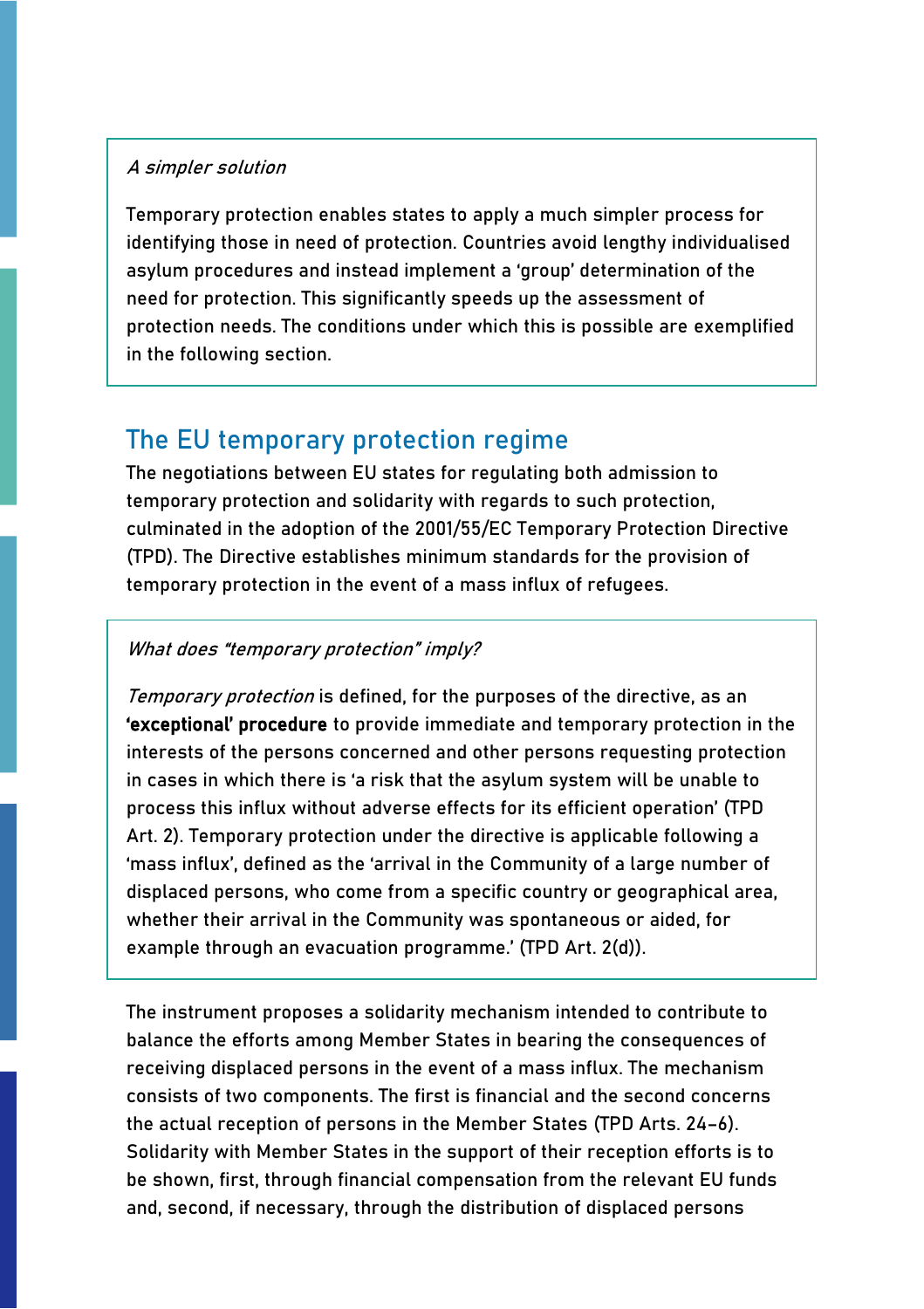amongst Member States on a voluntary basis and with their agreement. In particular, the solidarity mechanism is based on the principle of 'double voluntariness': both the receiving state and the person concerned should agree on the transfer. The directive does not include a specific obligation for Member States to take refugees or asylum seekers from each other. It requires that Member States indicate their capacity for receiving refugees and provides for a negotiation on the number to be received by each state.

The Directive can be criticised for leaving open the possibility that no agreement might be secured among EU Member States to activate temporary protection, even in the event of amass influx of refugees. Its enforceability can also be challenged since different Member States can have different positions not only on whether the Directive should be activated, but also on the type of burden sharing arrangements. In fact, the Directive does not require states to put forward reasons justifying their decision not to accept temporarily protected individuals at the capacity notification stage (TPD Art. 25).

For the reasons above, the TPD has been deemed as too 'politically unrealistic' <sup>1</sup>. This may explain why it has not been activated in 20 years, including during the 2015 so-called refugee crisis, despite calls to the opposite. Instead, an EU relocation scheme to transfer primarily Syrian refugees from Greece and Italy to other Member States was implemented in 2016 and 2017 as a mandatory solidarity mechanism binding under EU law. The Court of Justice of the EU has stated that the exceptionality of circumstances in 2015 demanded a rapid and binding response, which is why the mandatory quota mechanism was deemed as more appropriate than the Directive's solidarity mechanism based on voluntary commitments.<sup>2</sup>

## The activation of the Temporary Protection Directive following the Russian invasion of Ukraine

The potential weaknesses of the TPD, namely the challenge in agreeing on whether a situation of 'mass influx' exists and the lack of a sufficiently firm and mandatory solidarity commitment, did not prevent the EU states to

<sup>&</sup>lt;sup>1</sup> S Carrera, et al, 'The EU grants temporary protection for people fleeing war in Ukraine Time to rethink unequal solidarity in EU asylum policy' CEPS Policy Insights No 2022-09/ March 2022, 2.

 $2$  CJEU, Joined Cases C-643/15 and C-647/15 Slovak Republic and Hungary v. Council of the European Union, 6 September 2017 paras 256-257.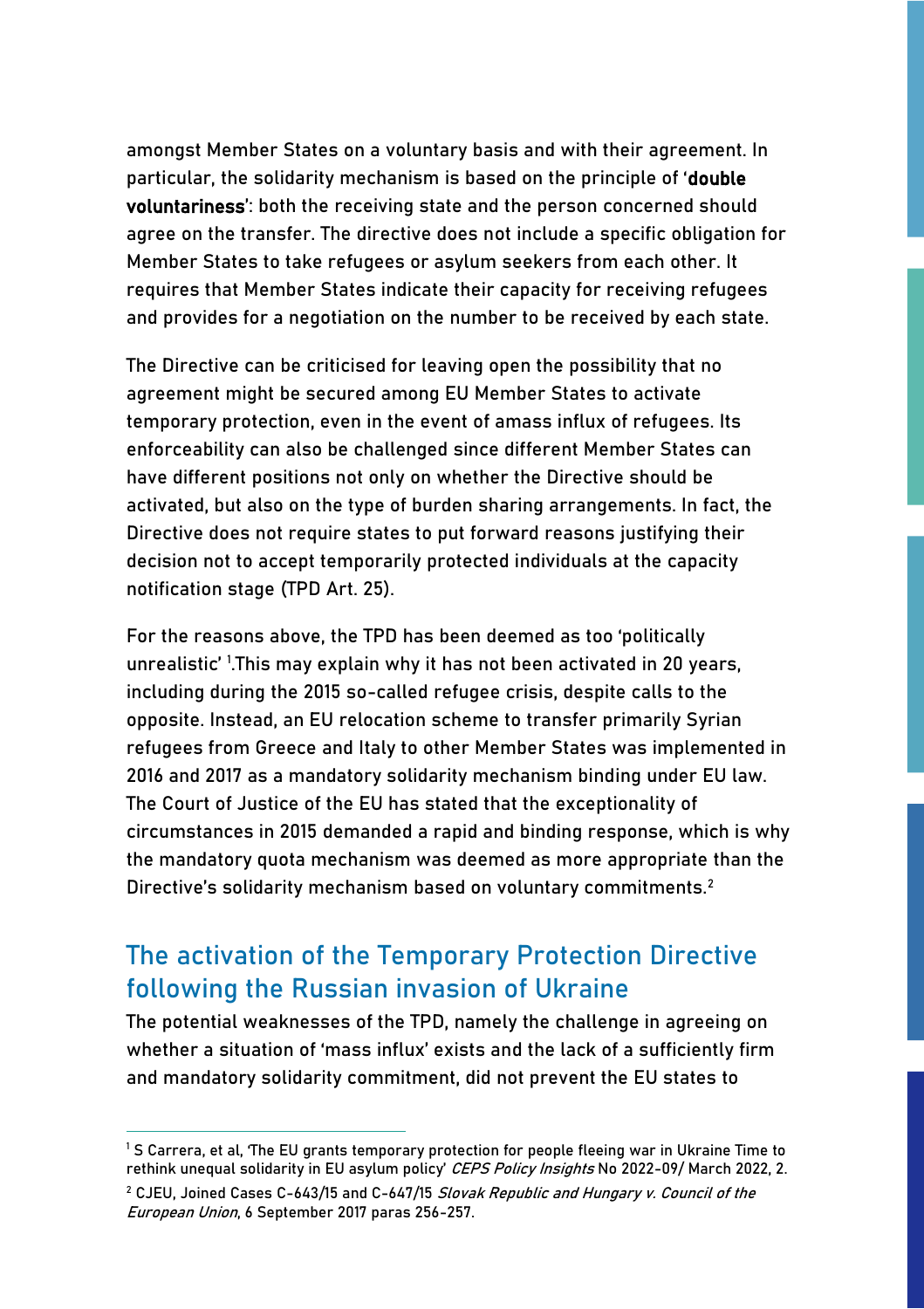activate the directive as a response to the Ukrainian exodus. The Council of the European Union unanimously decided on 4 March 2022, to activate, for the first time, the directive through the Council Implementing Decision (EU) 2022/382 establishing the existence of a mass influx of displaced persons from Ukraine within the meaning of Article 5 of the directive. This had the effect of introducing temporary protection in the EU which raises the following questions:

#### Why was this particular instrument activated now?

The Russian military invasion of Ukraine and the feared implications of the conflict for the EU, including the likelihood of high migratory pressure on the EU Eastern borders, have prompted Member States to take collective action and ensure that similar standards of protection will be applied to those in need. The suitability of activating the temporary protection regime in the EU was justified by the Commission on the basis of three grounds. First, as being in the interest of displaced persons who would enjoy immediate protection in the form of harmonized standards across the Union. Second, as being in the interest of those Member States affected by the mass influx since the simplified procedure that leads to the granting of temporary protection would guarantee that their asylum systems are not overwhelmed. Third, as being in the interest of the Union as the consequences of receiving displaced persons from Ukraine will be distributed fairly across the Union, both because Ukrainian nationals will be able to freely join family and friends already located in several EU countries and due to the possibility of solidarity transfers.<sup>3</sup> This third justification invoked by the Commission can be questioned though. The extent to which freedom of movement will lead to fairer distribution in practice remains to be seen.

#### Who receives protection under the new rules?

The activated TPD introduces temporary protection for three groups of people:

• Ukrainian nationals residing in Ukraine before 24 February 2022;

 $3$  Proposal for a Council Implementing Decision establishing the existence of a mass influx of displaced persons from Ukraine within the meaning of Article 5 of Council Directive 2001/55/EC of 20 July 2001, and having the effect of introducing temporary protection COM/2022/91 final, 3.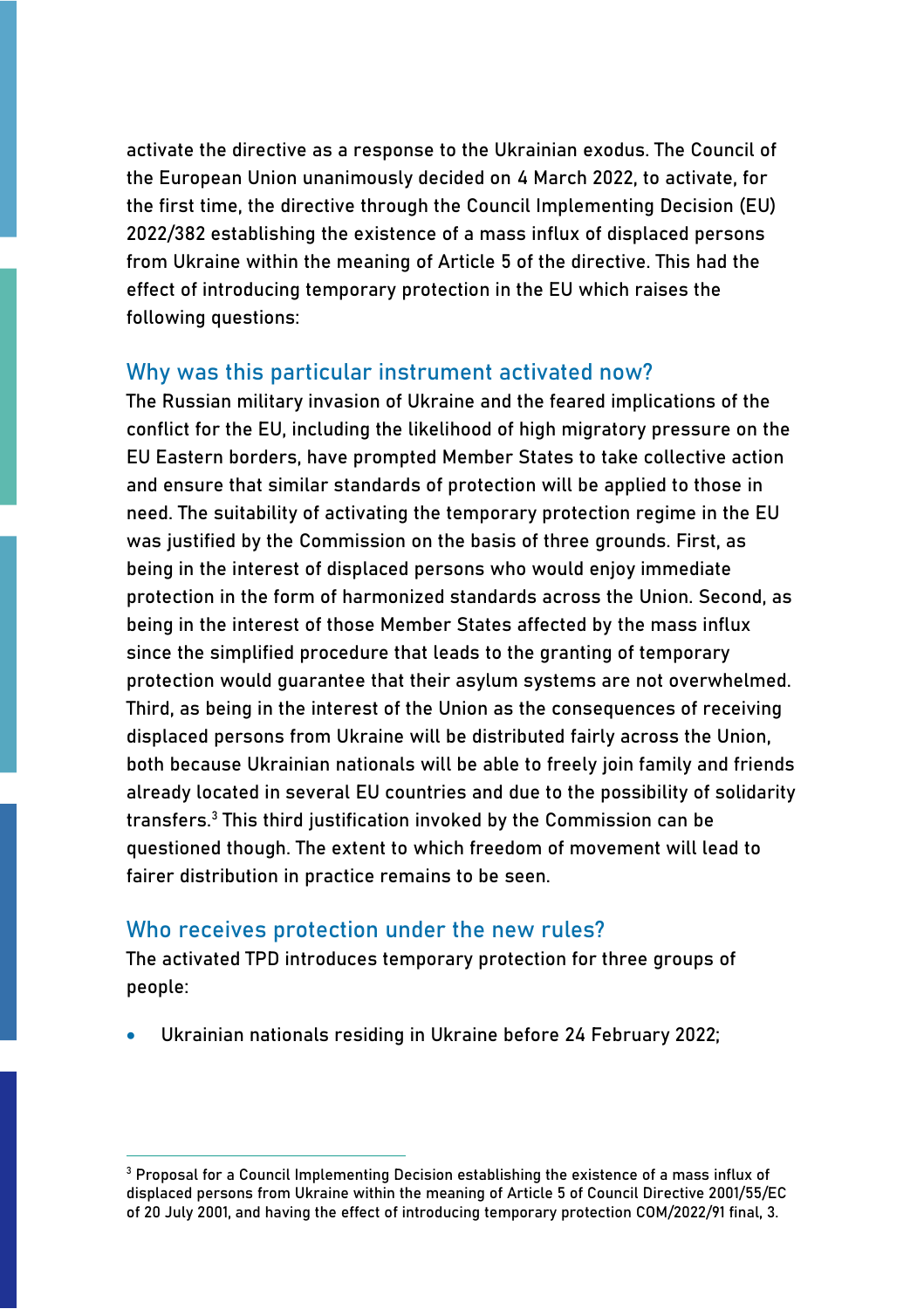- Third-country nationals and stateless persons who benefited from international protection or equivalent national protection in Ukraine before 24 February 2022; and
- Family members of the above two categories of people, under the condition of a family already present and residing in Ukraine before 24 February 2022.

Stateless persons and nationals of third countries other than Ukraine who can prove that they were legally residing in Ukraine before 24 February 2022 on the basis of a valid permanent residence permit issued in accordance with Ukrainian law, and who are unable to return in safe and durable conditions to their country of origin, are also protected under the new rules (Article 2(2) Decision). However, the Council Decision activating the directive leaves it up to Member States to decide whether to provide them with temporary protection or other adequate protection under national law. In case Member States are not in a position to determine rapidly whether the person concerned is entitled for temporary protection or adequate protection under national law, the Commission suggests redirecting the person to the asylum procedure.

According to the Decision also Member States are to decide whether to extend protection to additional groups, namely to third-country nationals and stateless persons residing legally in Ukraine on the basis of a temporary residence permit and who are unable to return safely to their country of origin (see Art. 3 Decision and Art. 7 TPD).

In addition, Member States are encouraged by the Commission to extend temporary protection to Ukrainian nationals or third country nationals and stateless persons who benefited from international protection in Ukraine, who fled the country shortly before 24 February.<sup>4</sup>

Finally, where there are reasonable grounds for regarding a person as a danger to the security or the community of the host Member State, this person may be excluded.

<sup>4</sup> Communication from the Commission on Operational Guidelines for the implementation of the Council implementing Decision 2022/382 establishing the existence of a mass influx of displaced persons from Ukraine within the meaning of Article 5 of Directive 2001/55/EC, and having the effect of introducing temporary protection (2022C 126 I/01) 21 March 2022, page 6 and Council Decision (Rec. 14).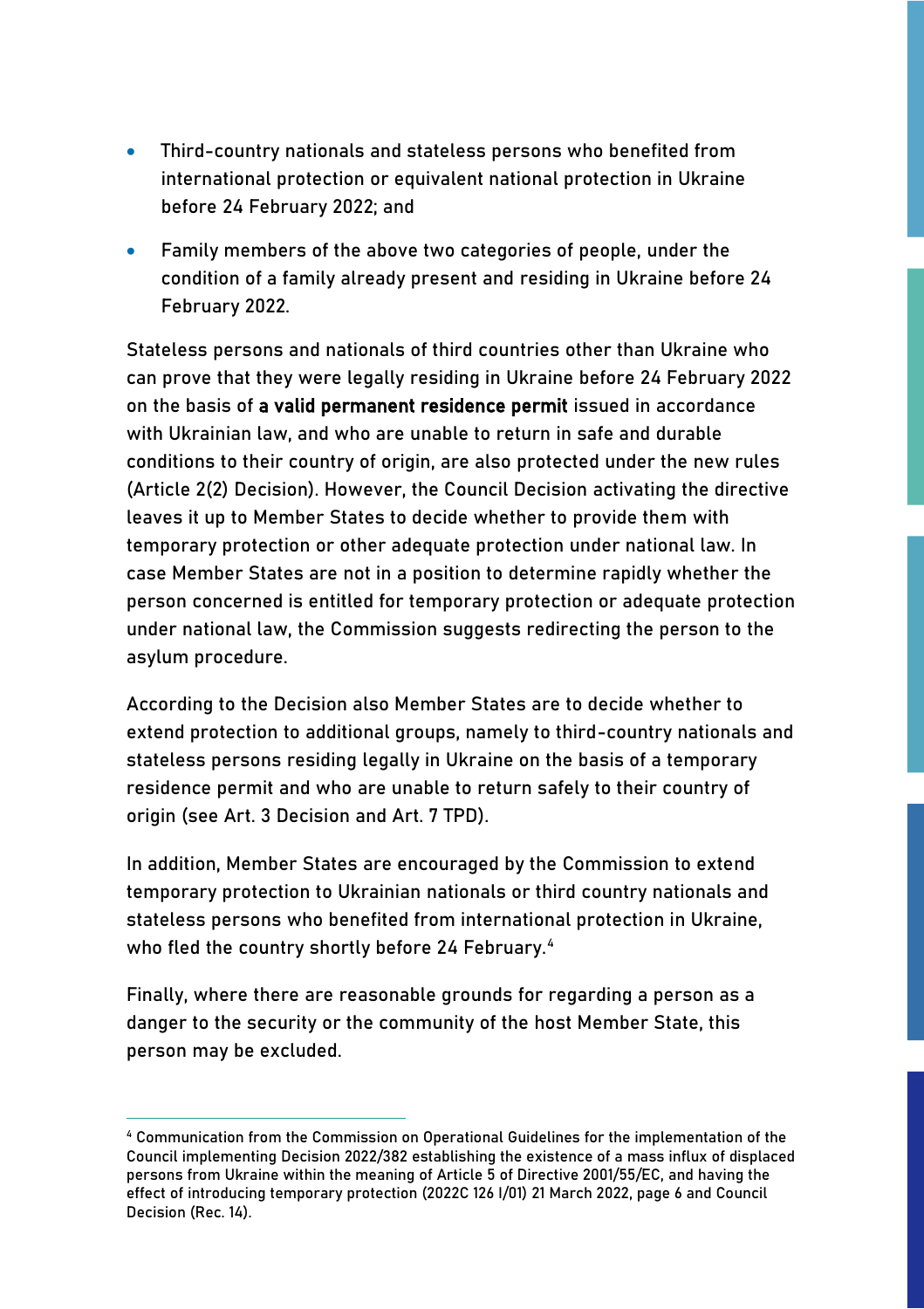#### What is included in this form of protection?

The TPD foresees temporary protection to last for a minimum of one year, extended automatically by six monthly periods for a maximum of one year. At any time, the Commission may propose to the Council to end the temporary protection, since the situation in Ukraine is such as to permit the safe and durable return of those granted temporary protection or propose that the Council extend the temporary protection by up to one year.

Persons enjoying temporary protection under the 2022 Council Decision implementing the TPD, have the right to a residence permit for the entire duration of temporary protection. Documents or other equivalent evidence shall be issued for that purpose. For those yet to be admitted to their territory, Member States shall provide the necessary visas for entry, limiting formalities to a minimum. Persons enjoying temporary protection have a right to receive relevant information in a language that they are likely to understand and in written form.

They also have the right to take up employment or self-employment, although EU Member States may give priority to EU citizens and EEA nationals, as well as legally resident third-country nationals receiving unemployment benefits.

When it comes to housing, persons enjoying temporary protection are entitled to suitable accommodation or, if necessary, they should receive the means to obtain housing. In addition, they should receive 'necessary assistance in terms of social welfare and means of subsistence, if they do not have sufficient resources, as well as for medical care'. At a minimum, the assistance necessary for medical care shall include 'emergency care and essential treatment of illness'. Necessary medical or other assistance will also be provided to persons with special needs, 'such as unaccompanied minors or persons who have undergone torture, rape or other serious forms of psychological, physical or sexual violence'.

Persons enjoying temporary protection shall be granted access to the education system under the same conditions as nationals of the host Member State' for those under 18 but may confine this to the state education system. Admission of adults to the general education system is optional.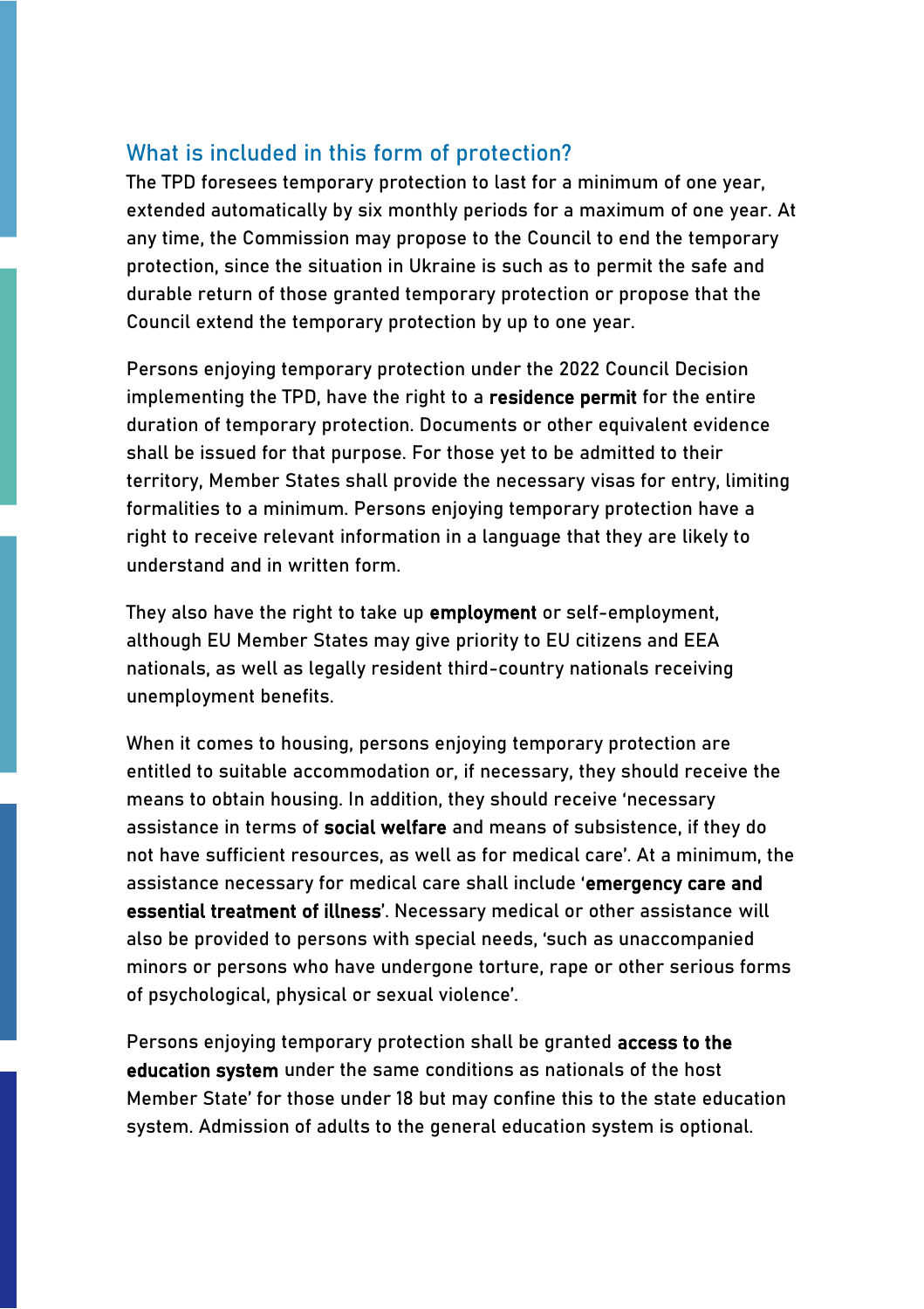#### Where in the EU can people seek and enjoy temporary protection?

The question of 'where' refers not only to which EU Member State offer protection, but also whether the person can choose in which Member State to ask for temporary protection. To respond, it needs to first be noted that the TPD applies to all Member States, except Denmark. According to the European Union Agency for Asylum, the majority of EU countries have taken initiatives to accommodate the high influx of displaced people from Ukraine through legislative measures.<sup>5</sup> Denmark has adopted special legislation modelled after the EU temporary protection.<sup>6</sup> Second, it needs to be highlighted that the EU Member States and the Schengen-associated states (Norway, Iceland, Switzerland and Liechtenstein) have waived short-term visa requirements for Ukrainians. This means that Ukrainians have the right to move freely within the Union for a 90-day period and choose the Member State in which they want to enjoy temporary protection. Once a Member State has issued a residence permit on the basis of temporary protection, the person benefitting from this protection can still move to another Member State, but they have no right to insist that the temporary protection status is transferred. In other words, the second Member State should not request the first Member State to take them back, but it is under no obligation to recognize the status that the first Member State has granted. Rather, a new process would have to be initiated. The person will have to receive a new residence permit based on temporary protection in the second Member State.

#### How is protection be delivered at a national level with focus on Sweden?

The question of 'how' is perhaps the most challenging one since it refers to the actual implementation at national level of the Council Decision that established the existence of a mass influx from Ukraine and triggered the regime of temporary protection. In a 2007 study about how Member States

 $5$  European Union Agency for Asylum, Rapid response by EU+ countries to address the needs of displaced people from Ukraine, Situational Update Issue No 9, 4 March 2022.

<sup>6</sup> On 16 March 2022, the Danish Parliament adopted a Special Act on Displaced Persons from Ukraine. See European Council on Refugees and [Exiles Information-Sheet-](https://ecre.org/wp-content/uploads/2022/03/Information-Sheet-%E2%80%93-Access-to-territory-asylum-procedures-and-reception-conditions-for-Ukrainian-nationals-in-European-countries.pdf)–-Access-to[territory-asylum-procedures-and-reception-conditions-for-Ukrainian-nationals-in-European](https://ecre.org/wp-content/uploads/2022/03/Information-Sheet-%E2%80%93-Access-to-territory-asylum-procedures-and-reception-conditions-for-Ukrainian-nationals-in-European-countries.pdf)[countries.pdf \(ecre.org\)](https://ecre.org/wp-content/uploads/2022/03/Information-Sheet-%E2%80%93-Access-to-territory-asylum-procedures-and-reception-conditions-for-Ukrainian-nationals-in-European-countries.pdf) an[d https://ec.europa.eu/migrant-integration/news/new-danish-law](https://ec.europa.eu/migrant-integration/news/new-danish-law-those-fleeing-ukraine-mirrors-eu-temporary-protection-directive_en)[those-fleeing-ukraine-mirrors-eu-temporary-protection-directive\\_en](https://ec.europa.eu/migrant-integration/news/new-danish-law-those-fleeing-ukraine-mirrors-eu-temporary-protection-directive_en)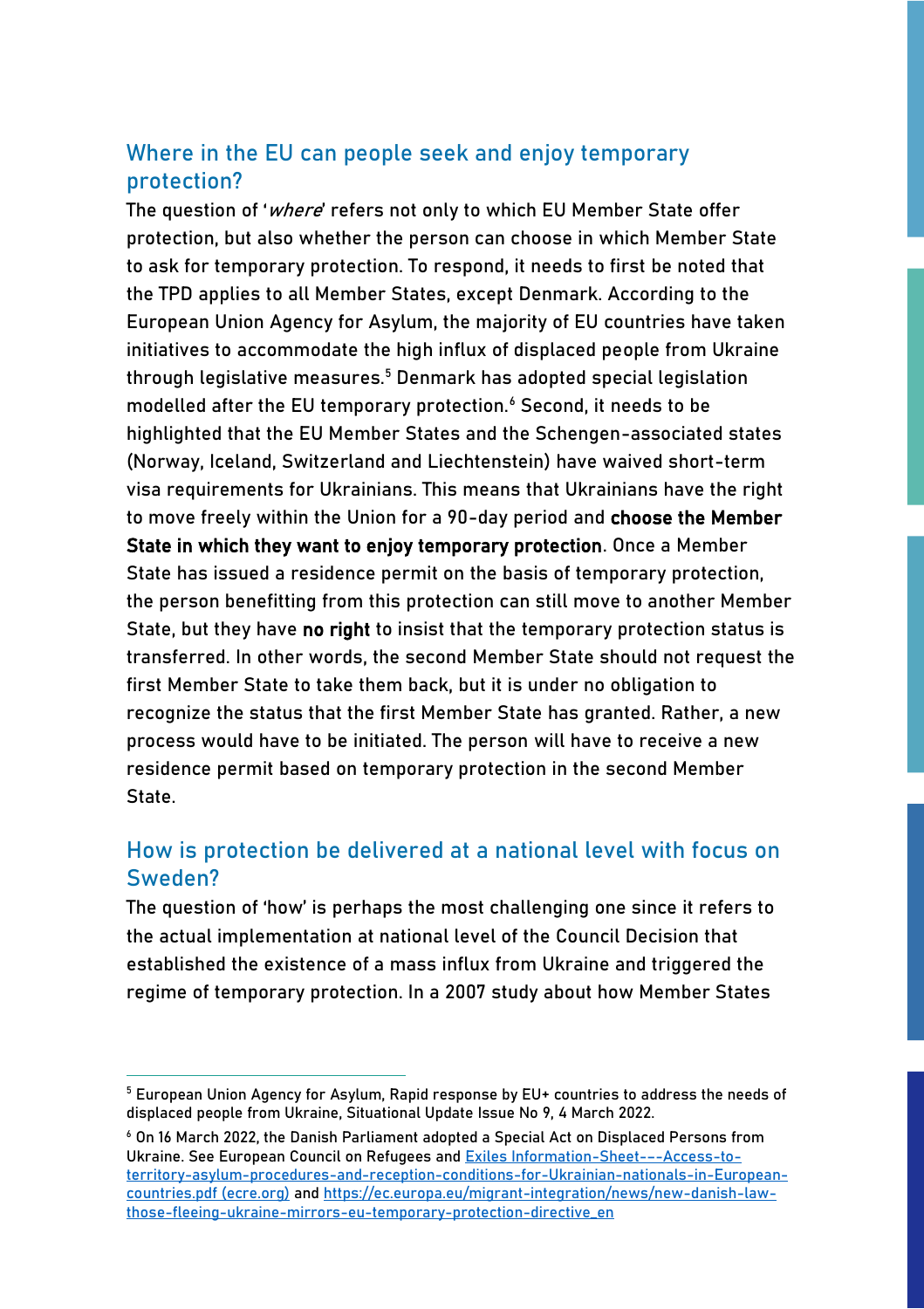have incorporated the possibility of granting temporary protection (in case this is activated at EU level), various gaps and divergences were identified.<sup>7</sup>

### The temporary protection and its consequences in Sweden

When it comes to Sweden in particular, Chapter 21 of the Swedish Aliens Act explicitly regulates the issue of temporary protection. It provides that aliens that are covered by the Council Decision activating the TPD (in this case the Decision in relation to Ukraine), are entitled to a temporary residence permit (i.e. residence permit based on temporary protection uppehållstillstånd med tillfälligt skydd). Chapter 21(3) of the Swedish Aliens Act allows the national government to rule that additional categories of persons, other than those indicated in the Council decision, can be granted time-limited residence permits based on temporary protection, if these persons are displaced for the same reason or from the same country or region of origin. Sweden decided to change the time limit for who is covered, so that people who came to Sweden on 30 October 2021 or later, can also apply for temporary protection. Sweden does not grant temporary protection to third-country nationals and stateless persons with permanent residence status in Ukraine as of 24 February 2022 and who are unable to return 'in safe and durable conditions to their country or region of origin'. Still, these individuals can apply for other forms of protection in Sweden.

#### Relationship between temporary protection and other protection grounds

According to Chapter 21(5) of the Aliens Act, the granting of a residence permit based on temporary protection does not prevent the examination of an application for a permit as a refugee. This means that the person has the right to apply for refugee status. Although Chapter 21(5) of the Aliens Act is limited to refugee status and does not refer to alternative protection (i.e. subsidiary protection in the sense of the EU Qualification Directive), the Migration Board refers to both refugee status and alternative protection status in its Legal Note in relation to Ukraine. Besides, an application for refugee status is to be treated by the national authorities as an application

<sup>7</sup> Directive 2011/55 Temporary Protection Synthesi[s Report PART I \(odysseus-network.eu\)](https://odysseus-network.eu/wp-content/uploads/2015/03/2001-55-Temporary-Protection-Synthesis.pdf) ; See also Study on the Temporary Protection Directive Final Report (EU Commission, 2016) [final\\_report\\_evaluation\\_tpd\\_en.pdf \(europa.eu\)](https://ec.europa.eu/home-affairs/system/files/2020-09/final_report_evaluation_tpd_en.pdf)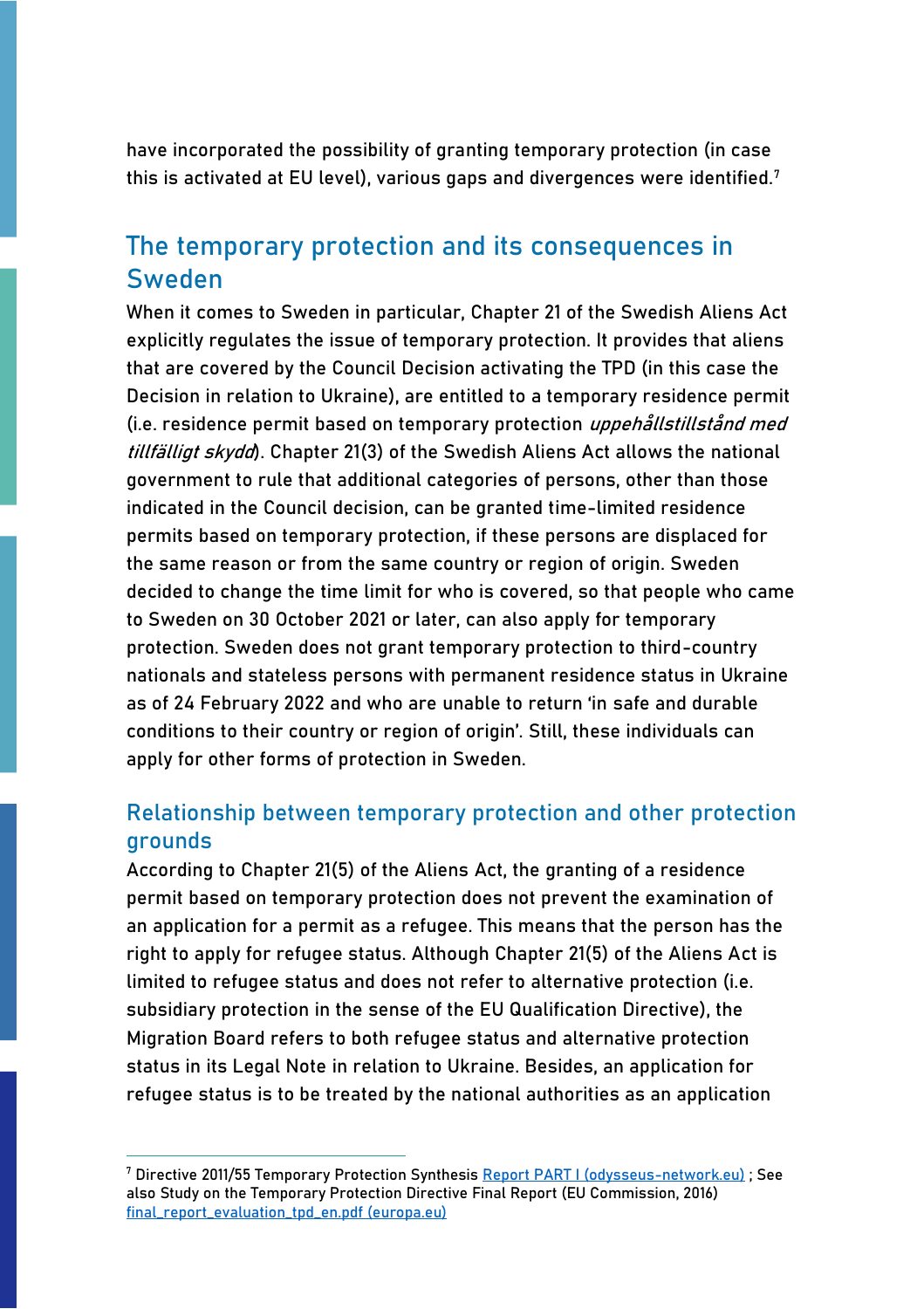for international protection that considering the EU Qualification Directive includes both refugee status and subsidiary (alternative) protection status.

According to Chapter 21(5) of the Aliens Act, the examination of an application for refugee status by a person having a residence permit based on temporary protection, can be postponed only if there are special reasons for such a postponement. The national provision further stipulates that if the application for a permit as a refugee is not examined before the termination of the temporary protection, it should be examined as soon as possible thereafter. As of now, the Swedish Migration Board has not provided any further guidance as to how Chapter 21, Section 5 of the Aliens Act should be interpreted. Following the Russian invasion, the Migration Board's legal director has taken a decision to temporarily suspend the examination of applications for refugee status in individual cases. The suspension has been justified by the fact that further information on the country of origin would be necessary for a legally binding review.<sup>8</sup> The suspension of decisions also applies to the refugee status declaration referred to in Section 21 Chapter 5 in the Aliens Act.

As a result, Sweden can decide to process applications for refugee status and status as beneficiary of alternative protection after the end of the temporary protection period (Art. 17 TPD). Postponement of the examination of asylum applications is also allowed by Article 31(4) of the EU Asylum Procedures Directive. However, the latter directive does not allow an unlimited postponement. Its Art. 31(5) stipulates that "in any event" a decision on an asylum application has to be delivered within a maximum time limit of 21 months from the filing of the application.

In case applications for refugee status and for status as a beneficiary of alternative protection, are processed and rejected, Sweden must continue to extend temporary protection status to the beneficiaries for as long as temporary protection is applicable in accordance with the decision by the Council.

<sup>8</sup> Rättsligt ställningstagande RS/004/2022 Tillfälligt skydd, asyl och frågan om verkställighet för personer från Ukraina, 9 mars 2022.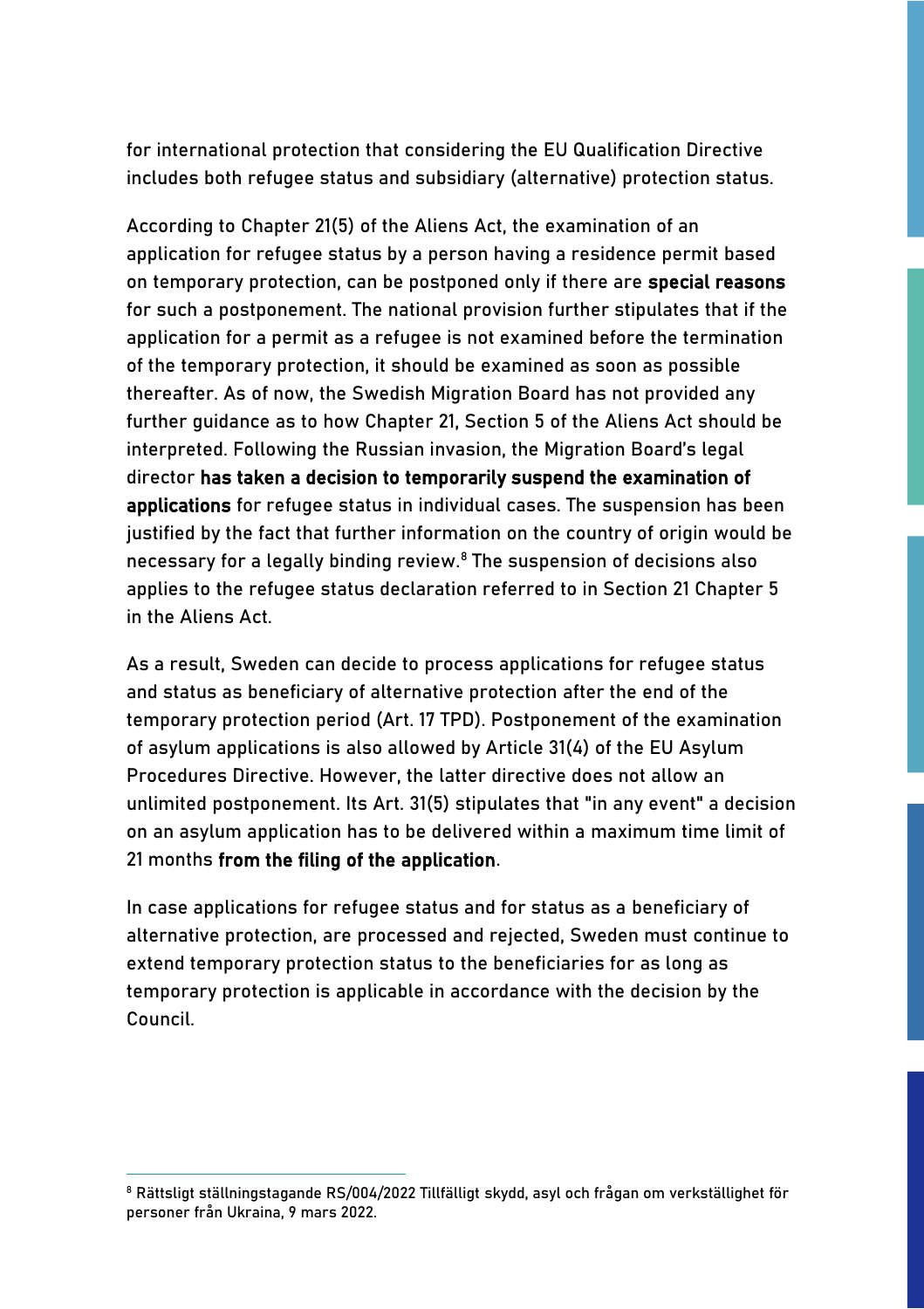#### Duration of the permit based on temporary protection and coordination with other permits

According to Chapter 21(6) Aliens Act, the duration of the permit based on temporary protection cannot last longer than the timeframe decided by the Council. As a way to reduce the administrative burden due to permits renewal at the national level, the Commission recommends that Member States grant the residence permit on temporary protection already for two years, knowing that at any time the temporary protection can end in accordance with Article 6(1)(b) of the Directive.<sup>9</sup>

The Swedish Migration Board has stated that the permit extended to beneficiaries of temporary protection due to the situation in Ukraine, will be valid till 4 March 2023 without specifying what a possible extension would look like.<sup>10</sup> In any event, Sweden will have to renew the residence permit for six-month periods twice, if the Council takes a Decision to extend the temporary protection after 4 March 2023. If the Council takes a Decision to end temporary protection before these dates (i.e. 4 March 2023 or any other new date depending on decisions for prolongation), the EU Commission recommends that the residence permits issued should become invalid and, therefore, should be withdrawn.<sup>11</sup> According to Chapter 21(6) of the Swedish Aliens Act, a permit based on temporary protection *may* not be valid longer than the time decided by the Council. However, it is not clear whether this necessarily means a withdrawal of a valid national permit. The Swedish Aliens Act does not explicitly include ending of the temporary protection by a Council's decision as a ground for withdrawal of the permit. In addition, granting of a residence permit is a national administrative decision favourable for the individual, which implies that the individual's certainty and security are important considerations when the authorities might consider revocation of this decision. Finally, it needs to be noted that the TPD allows Member States to adopt more favourable standards.

<sup>9</sup> Communication from the Commission on Operational Guidelines for the implementation of the Council implementing Decision 2022/382, page 10.

<sup>10</sup> Rättsligt Ställningstagande RS/004/2022 Tillfälligt skydd, asyl och frågan om verkställighet för personer från Ukraina, 9 March 2022, 4; see also Rättsligt Ställningstagande RS/003/2022 Uppehållstillståndets längd för personer som omfattas av 21 kap. utlänningslagen, 6 March 2022.

<sup>11</sup> Communication from the Commission on Operational Guidelines for the implementation of the Council implementing Decision 2022/382, page 10.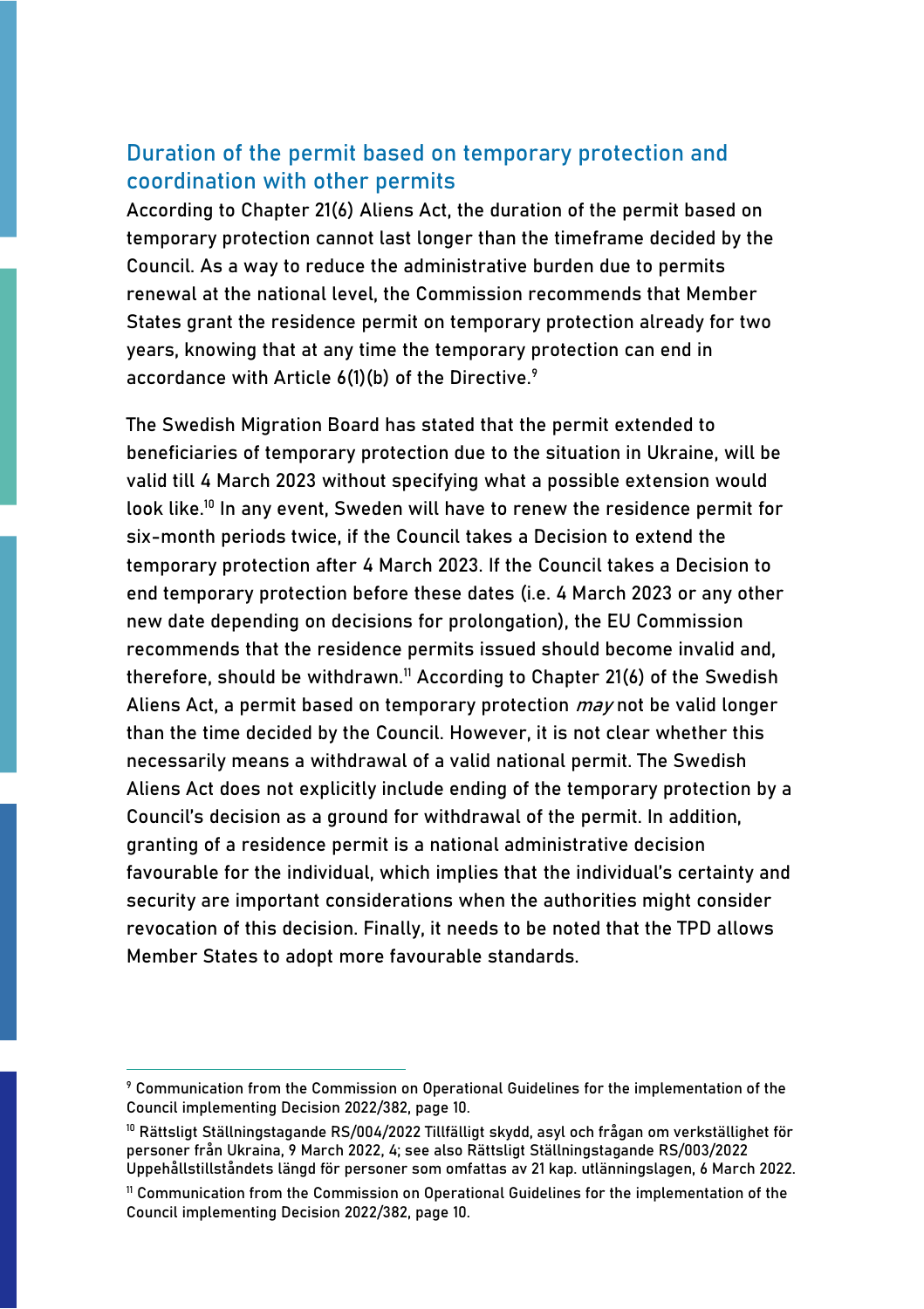#### Rights attached to temporary protection in Sweden

According to Article 21(7) of the Aliens Act, an alien with a residence permit based on temporary protection shall be given a permission to work for the duration of the permit. In addition, persons with a permit for temporary protection in Sweden are covered by the Reception of Asylum Seekers Act (Lag om mottagande av asylsökande), like asylum seekers.

#### What does it imply to receive temporary protection in Sweden?

In addition to a work permit, aliens enjoying temporary protection have the right to emergency health care and financial support if needed. Since persons with a permit based on temporary protection are not registered as residents in Sweden, they do not get a Swedish personal identity number, which may negatively affect their access to the welfare and healthcare that regular residents in Sweden are entitled to. Instead, they get a coordination number (samordningsnummer) to facilitate their communication with Swedish public authorities. Children have the right to education and the right to health care as all other children in Sweden.

#### Implications and recommendations

The response by the EU to the mass influx of displaced person from Ukraine has been unprecedented. This is exemplified by the activation of the TPD in a way that allows the beneficiaries to decide in which EU Member State to ask for temporary protection. The free choice as to the location of the protection, does not eliminate the premise that the protection is granted by the specific EU Member States, not by the EU. Despite the activation and the regulation of temporary protection at EU level, the actual protection (including the issuance of residence permits, access to the labour market, access to the welfare system) remains a national protection. There are two important implications from this.

First, given the wide divergences between EU Member States in terms of socio-economic development, secondary movements can be expected. This means that the beneficiaries of temporary protection with a residence permit in one Member State might choose to move to another Member State. The regulation of these movements is yet to be addressed. Sweden, as much as other EU countries, has a strong interest in how the problems caused by such secondary movements will be solved legally and practically.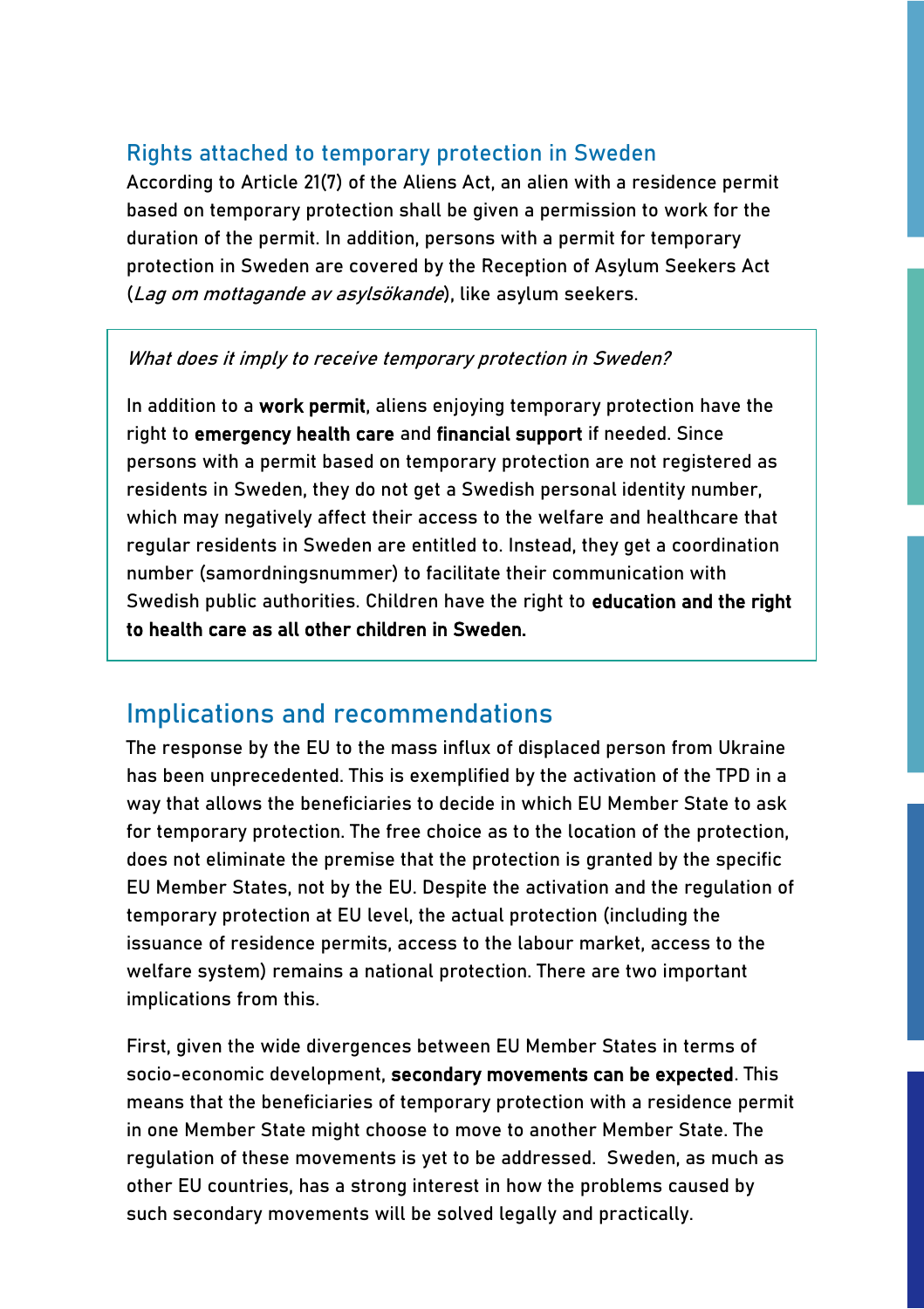Second, at national level the premise of temporariness causes important challenges. Based on lessons drawn from other countries who have been applying temporary protection, such as Turkey with respect to Syrian refugees, temporary protection might be a good (and necessary) immediate response. Yet, it is a time-limited response, and it should not continue for more than a reasonable period. In view of the risk of a large group of persons living in limbo, it is crucial for Sweden, to adopt a long-term plan for the time after the temporary protection period. Even if the Russian invasion comes to an end, it is not likely that all beneficiaries of temporary protection can rapidly return to humane living conditions. A long-term plan is necessary. In this plan, the question of integration will be key so that the individuals concerned can fully contribute to their host society.